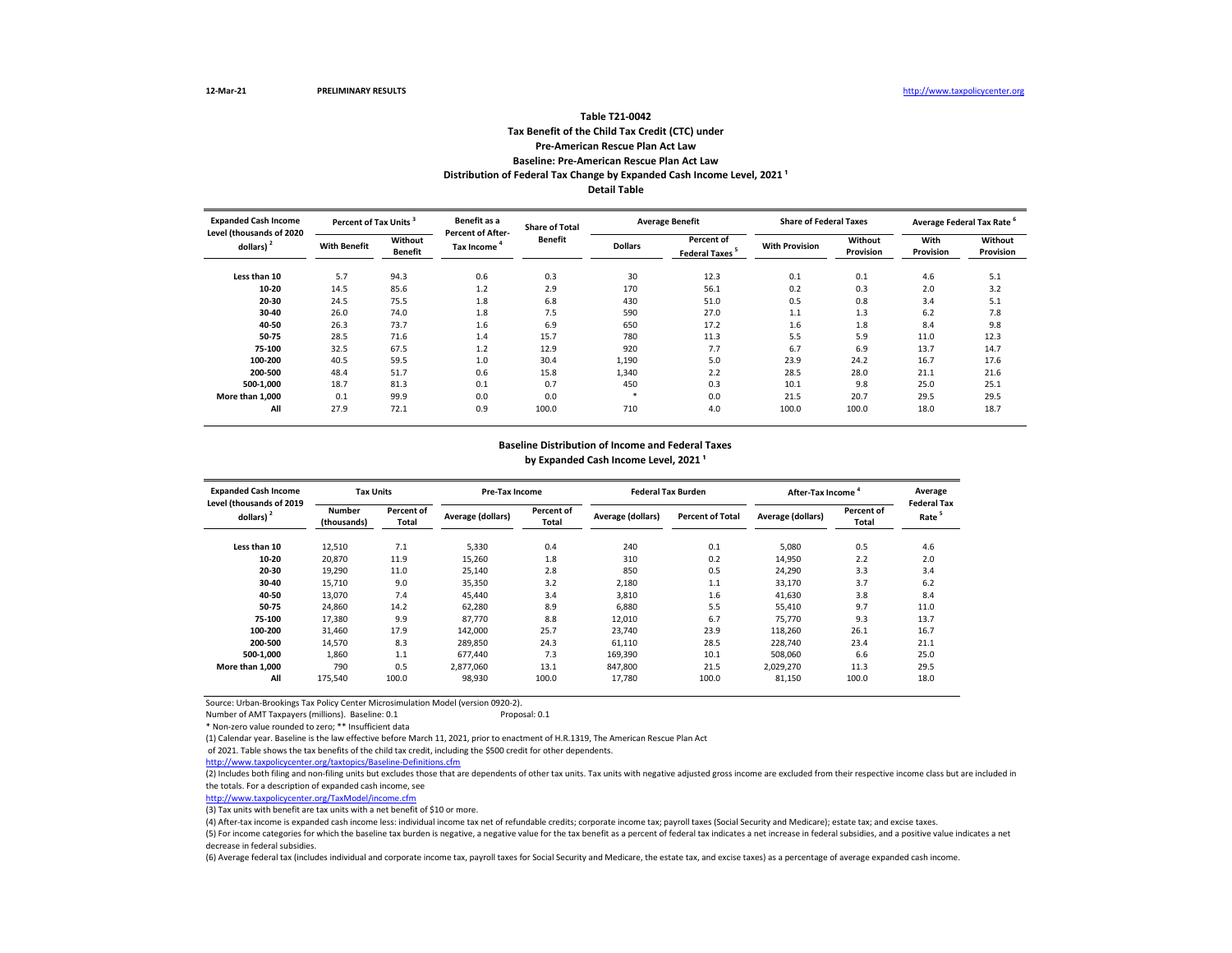# **Tax Benefit of the Child Tax Credit (CTC) under Pre-American Rescue Plan Act Law Baseline: Pre-American Rescue Plan Act Law Table T21-0042 Distribution of Federal Tax Change by Expanded Cash Income Level, 2021 ¹ Detail Table - Single Tax Units**

| <b>Expanded Cash Income</b><br>Level (thousands of 2020 | Percent of Tax Units |                           | Benefit as a<br>Percent of After- | <b>Share of Total</b> |                | <b>Average Benefit</b>             | <b>Share of Federal Taxes</b> |                      | Average Federal Tax Rate |                      |
|---------------------------------------------------------|----------------------|---------------------------|-----------------------------------|-----------------------|----------------|------------------------------------|-------------------------------|----------------------|--------------------------|----------------------|
| dollars)                                                | <b>With Benefit</b>  | Without<br><b>Benefit</b> | Tax Income                        | <b>Benefit</b>        | <b>Dollars</b> | Percent of<br><b>Federal Taxes</b> | <b>With Provision</b>         | Without<br>Provision | With<br>Provision        | Without<br>Provision |
| Less than 10                                            | 2.4                  | 97.7                      | 0.3                               | 2.4                   | 10             | 3.6                                | 0.5                           | 0.5                  | 6.6                      | 6.8                  |
| 10-20                                                   | 4.7                  | 95.3                      | 0.4                               | 15.5                  | 60             | 6.7                                | 1.6                           | 1.7                  | 5.4                      | 5.7                  |
| 20-30                                                   | 6.1                  | 93.9                      | 0.4                               | 22.8                  | 100            | 5.4                                | 3.0                           | 3.1                  | 7.3                      | 7.7                  |
| 30-40                                                   | 4.3                  | 95.7                      | 0.2                               | 12.9                  | 70             | 2.2                                | 4.2                           | 4.2                  | 9.6                      | 9.8                  |
| 40-50                                                   | 2.9                  | 97.1                      | 0.2                               | 8.5                   | 60             | 1.2                                | 5.1                           | 5.1                  | 11.5                     | 11.6                 |
| 50-75                                                   | 3.4                  | 96.6                      | 0.1                               | 17.4                  | 70             | 0.8                                | 14.7                          | 14.7                 | 14.1                     | 14.2                 |
| 75-100                                                  | 3.5                  | 96.5                      | 0.1                               | 9.1                   | 70             | 0.5                                | 13.6                          | 13.6                 | 17.3                     | 17.4                 |
| 100-200                                                 | 3.4                  | 96.6                      | 0.1                               | 8.8                   | 60             | 0.2                                | 26.4                          | 26.3                 | 19.9                     | 20.0                 |
| 200-500                                                 | 3.7                  | 96.3                      | 0.0                               | 2.5                   | 80             | 0.1                                | 14.3                          | 14.2                 | 23.2                     | 23.2                 |
| 500-1,000                                               | 0.2                  | 99.8                      | 0.0                               | 0.0                   | 10             | 0.0                                | 4.6                           | 4.6                  | 29.3                     | 29.3                 |
| More than 1.000                                         | - 20                 | **                        | 0.0                               | 0.0                   | $\mathbf 0$    | 0.0                                | 11.7                          | 11.6                 | 31.6                     | 31.6                 |
| All                                                     | 3.9                  | 96.1                      | 0.1                               | 100.0                 | 60             | 0.7                                | 100.0                         | 100.0                | 16.7                     | 16.8                 |

#### **Baseline Distribution of Income and Federal Taxes** by Expanded Cash Income Level, 2021<sup>1</sup>

| <b>Expanded Cash Income</b>              | <b>Tax Units</b>             |                     |                   | <b>Pre-Tax Income</b> |                   | <b>Federal Tax Burden</b> | After-Tax Income <sup>4</sup> |                     | Average                                 |
|------------------------------------------|------------------------------|---------------------|-------------------|-----------------------|-------------------|---------------------------|-------------------------------|---------------------|-----------------------------------------|
| Level (thousands of 2019<br>dollars) $2$ | <b>Number</b><br>(thousands) | Percent of<br>Total | Average (dollars) | Percent of<br>Total   | Average (dollars) | <b>Percent of Total</b>   | Average (dollars)             | Percent of<br>Total | <b>Federal Tax</b><br>Rate <sup>5</sup> |
| Less than 10                             | 10,060                       | 12.0                | 5,320             | 1.2                   | 350               | 0.5                       | 4,970                         | 1.3                 | 6.6                                     |
| 10-20                                    | 14,940                       | 17.8                | 15,190            | 5.1                   | 820               | 1.6                       | 14,380                        | 5.8                 | 5.4                                     |
| 20-30                                    | 12,110                       | 14.4                | 25,070            | 6.8                   | 1,840             | 3.0                       | 23,240                        | 7.5                 | 7.3                                     |
| 30-40                                    | 9,180                        | 10.9                | 35,300            | 7.2                   | 3,390             | 4.2                       | 31,920                        | 7.9                 | 9.6                                     |
| 40-50                                    | 7,310                        | 8.7                 | 45,400            | 7.4                   | 5,210             | 5.1                       | 40,180                        | 7.9                 | 11.5                                    |
| 50-75                                    | 12,600                       | 15.0                | 61,910            | 17.4                  | 8,710             | 14.7                      | 53,200                        | 18.0                | 14.1                                    |
| 75-100                                   | 6,750                        | 8.0                 | 87,160            | 13.1                  | 15,070            | 13.6                      | 72,090                        | 13.0                | 17.3                                    |
| 100-200                                  | 7,390                        | 8.8                 | 133,660           | 22.1                  | 26,650            | 26.4                      | 107,020                       | 21.2                | 19.9                                    |
| 200-500                                  | 1,640                        | 2.0                 | 280,390           | 10.3                  | 65,080            | 14.3                      | 215,310                       | 9.5                 | 23.2                                    |
| 500-1.000                                | 170                          | 0.2                 | 680.450           | 2.6                   | 199,180           | 4.6                       | 481.270                       | 2.2                 | 29.3                                    |
| More than 1.000                          | 90                           | 0.1                 | 2,976,620         | 6.2                   | 939,210           | 11.7                      | 2,037,400                     | 5.1                 | 31.6                                    |
| All                                      | 84,040                       | 100.0               | 53,300            | 100.0                 | 8,880             | 100.0                     | 44,430                        | 100.0               | 16.7                                    |

Source: Urban-Brookings Tax Policy Center Microsimulation Model (version 0920-2).

\* Non-zero value rounded to zero; \*\* Insufficient data

(1) Calendar year. Baseline is the law effective before March 11, 2021, prior to enactment of H.R.1319, The American Rescue Plan Act

of 2021. Table shows the tax benefits of the child tax credit, including the \$500 credit for other dependents.

<http://www.taxpolicycenter.org/taxtopics/Baseline-Definitions.cfm>

(2) Includes both filing and non-filing units but excludes those that are dependents of other tax units. Tax units with negative adjusted gross income are excluded from their respective income class but are included in the totals. For a description of expanded cash income, see

[http://www.taxpolicycente](http://www.taxpolicycenter.org/TaxModel/income.cfm)r.org/TaxModel/income.cfm

(3) Tax units with benefit are tax units with a net benefit of \$10 or more.

(4) After-tax income is expanded cash income less: individual income tax net of refundable credits; corporate income tax; payroll taxes (Social Security and Medicare); estate tax; and excise taxes.

(5) For income categories for which the baseline tax burden is negative, a negative value for the tax benefit as a percent of federal tax indicates a net increase in federal subsidies, and a positive value indicates a net decrease in federal subsidies.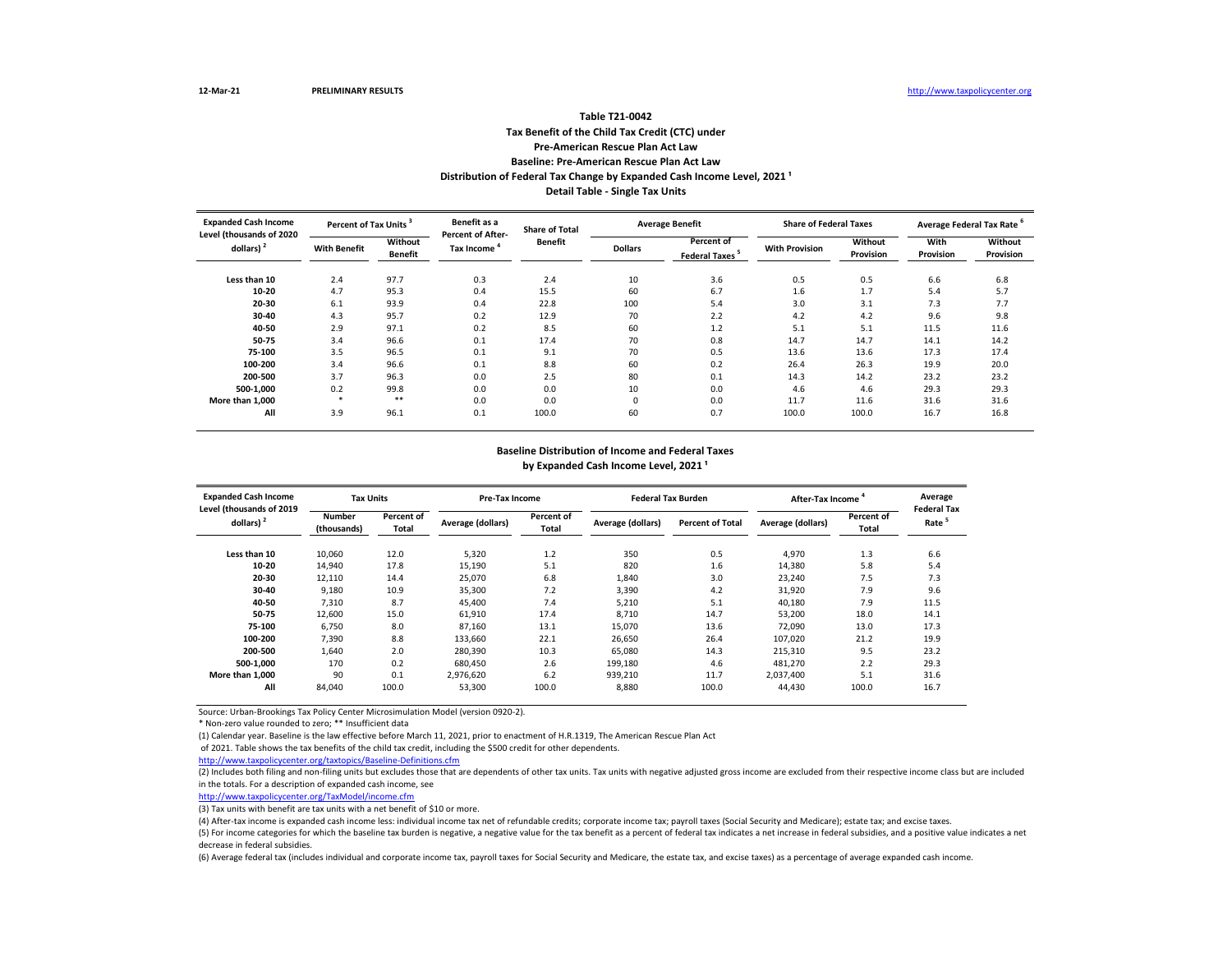# **Tax Benefit of the Child Tax Credit (CTC) under Pre-American Rescue Plan Act Law Baseline: Pre-American Rescue Plan Act Law Table T21-0042** Distribution of Federal Tax Change by Expanded Cash Income Level, 2021<sup>1</sup> **Detail Table - Married Tax Units Filing Jointly**

| <b>Expanded Cash Income</b><br>Level (thousands of 2020 | Percent of Tax Units <sup>3</sup> |                           | Benefit as a<br><b>Percent of After-</b> | <b>Share of Total</b> |                | <b>Average Benefit</b>             | <b>Share of Federal Taxes</b> |                      | Average Federal Tax Rate <sup>6</sup> |                      |
|---------------------------------------------------------|-----------------------------------|---------------------------|------------------------------------------|-----------------------|----------------|------------------------------------|-------------------------------|----------------------|---------------------------------------|----------------------|
| dollars) $2$                                            | <b>With Benefit</b>               | Without<br><b>Benefit</b> | Tax Income                               | <b>Benefit</b>        | <b>Dollars</b> | Percent of<br><b>Federal Taxes</b> | <b>With Provision</b>         | Without<br>Provision | With<br>Provision                     | Without<br>Provision |
| Less than 10                                            | 4.7                               | 95.3                      | 0.7                                      | 0.1                   | 30             | 25.1                               | 0.0                           | 0.0                  | 2.7                                   | 3.3                  |
| 10-20                                                   | 15.2                              | 84.8                      | 1.3                                      | 0.7                   | 200            | 203.3                              | 0.0                           | 0.0                  | 0.6                                   | 2.0                  |
| 20-30                                                   | 27.2                              | 72.8                      | 2.2                                      | 2.2                   | 540            | 345.7                              | 0.0                           | 0.1                  | 0.6                                   | 2.8                  |
| 30-40                                                   | 30.5                              | 69.5                      | 2.2                                      | 3.2                   | 770            | 134.3                              | 0.1                           | 0.2                  | 1.6                                   | 3.8                  |
| 40-50                                                   | 30.8                              | 69.2                      | 2.1                                      | 3.4                   | 920            | 54.5                               | 0.2                           | 0.3                  | 3.7                                   | 5.7                  |
| 50-75                                                   | 34.8                              | 65.2                      | 1.9                                      | 10.6                  | 1,140          | 25.3                               | 1.5                           | 1.8                  | 7.1                                   | 8.9                  |
| 75-100                                                  | 38.9                              | 61.1                      | 1.6                                      | 12.7                  | 1,280          | 13.6                               | 3.4                           | 3.7                  | 10.7                                  | 12.1                 |
| 100-200                                                 | 47.6                              | 52.4                      | 1.2                                      | 41.3                  | 1,510          | 6.6                                | 22.2                          | 22.8                 | 15.6                                  | 16.6                 |
| 200-500                                                 | 53.9                              | 46.1                      | 0.7                                      | 24.5                  | 1,520          | 2.5                                | 35.0                          | 34.6                 | 20.8                                  | 21.3                 |
| 500-1.000                                               | 21.3                              | 78.7                      | 0.1                                      | 1.1                   | 510            | 0.3                                | 12.6                          | 12.2                 | 24.5                                  | 24.6                 |
| More than 1.000                                         | 0.2                               | 99.8                      | 0.0                                      | 0.0                   | 10             | 0.0                                | 24.8                          | 24.0                 | 29.3                                  | 29.3                 |
| All                                                     | 39.8                              | 60.3                      | 0.9                                      | 100.0                 | 1,190          | 3.6                                | 100.0                         | 100.0                | 19.3                                  | 20.0                 |

#### **Baseline Distribution of Income and Federal Taxes** by Expanded Cash Income Level, 2021<sup>1</sup>

| <b>Expanded Cash Income</b>              | <b>Tax Units</b>             |                     |                   | <b>Pre-Tax Income</b> |                   | <b>Federal Tax Burden</b> | After-Tax Income <sup>4</sup> |                     | Average                                 |
|------------------------------------------|------------------------------|---------------------|-------------------|-----------------------|-------------------|---------------------------|-------------------------------|---------------------|-----------------------------------------|
| Level (thousands of 2019<br>dollars) $2$ | <b>Number</b><br>(thousands) | Percent of<br>Total | Average (dollars) | Percent of<br>Total   | Average (dollars) | <b>Percent of Total</b>   | Average (dollars)             | Percent of<br>Total | <b>Federal Tax</b><br>Rate <sup>5</sup> |
| Less than 10                             | 1,350                        | 2.1                 | 4,600             | 0.1                   | 120               | 0.0                       | 4,470                         | 0.1                 | 2.7                                     |
| 10-20                                    | 2,570                        | 4.0                 | 15,590            | 0.4                   | 100               | 0.0                       | 15.490                        | 0.4                 | 0.6                                     |
| 20-30                                    | 3,080                        | 4.8                 | 25,390            | 0.7                   | 160               | 0.0                       | 25,230                        | 0.9                 | 0.6                                     |
| 30-40                                    | 3,160                        | 4.9                 | 35,340            | 1.0                   | 570               | 0.1                       | 34,770                        | 1.2                 | 1.6                                     |
| 40-50                                    | 2,870                        | 4.4                 | 45,550            | 1.2                   | 1,680             | 0.2                       | 43,870                        | 1.4                 | 3.7                                     |
| 50-75                                    | 7,110                        | 11.0                | 63,260            | 4.0                   | 4,500             | 1.5                       | 58,760                        | 4.7                 | 7.1                                     |
| 75-100                                   | 7,640                        | 11.8                | 88,620            | 6.1                   | 9,440             | 3.4                       | 79,180                        | 6.7                 | 10.7                                    |
| 100-200                                  | 20,960                       | 32.4                | 146,110           | 27.5                  | 22,750            | 22.2                      | 123,360                       | 28.8                | 15.6                                    |
| 200-500                                  | 12,400                       | 19.2                | 291,980           | 32.5                  | 60,650            | 35.0                      | 231,330                       | 32.0                | 20.8                                    |
| 500-1.000                                | 1.630                        | 2.5                 | 677.550           | 10.0                  | 165,860           | 12.6                      | 511.690                       | 9.3                 | 24.5                                    |
| More than 1.000                          | 660                          | 1.0                 | 2,758,470         | 16.4                  | 807,700           | 24.8                      | 1,950,770                     | 14.4                | 29.3                                    |
| All                                      | 64,640                       | 100.0               | 172,110           | 100.0                 | 33,270            | 100.0                     | 138,840                       | 100.0               | 19.3                                    |

Source: Urban-Brookings Tax Policy Center Microsimulation Model (version 0920-2).

\* Non-zero value rounded to zero; \*\* Insufficient data

(1) Calendar year. Baseline is the law effective before March 11, 2021, prior to enactment of H.R.1319, The American Rescue Plan Act

of 2021. Table shows the tax benefits of the child tax credit, including the \$500 credit for other dependents.

<http://www.taxpolicycenter.org/taxtopics/Baseline-Definitions.cfm>

(2) Includes both filing and non-filing units but excludes those that are dependents of other tax units. Tax units with negative adjusted gross income are excluded from their respective income class but are included in the totals. For a description of expanded cash income, see

[http://www.taxpolicycente](http://www.taxpolicycenter.org/TaxModel/income.cfm)r.org/TaxModel/income.cfm

(3) Tax units with benefit are tax units with a net benefit of \$10 or more.

(4) After-tax income is expanded cash income less: individual income tax net of refundable credits; corporate income tax; payroll taxes (Social Security and Medicare); estate tax; and excise taxes.

(5) For income categories for which the baseline tax burden is negative, a negative value for the tax benefit as a percent of federal tax indicates a net increase in federal subsidies, and a positive value indicates a net decrease in federal subsidies.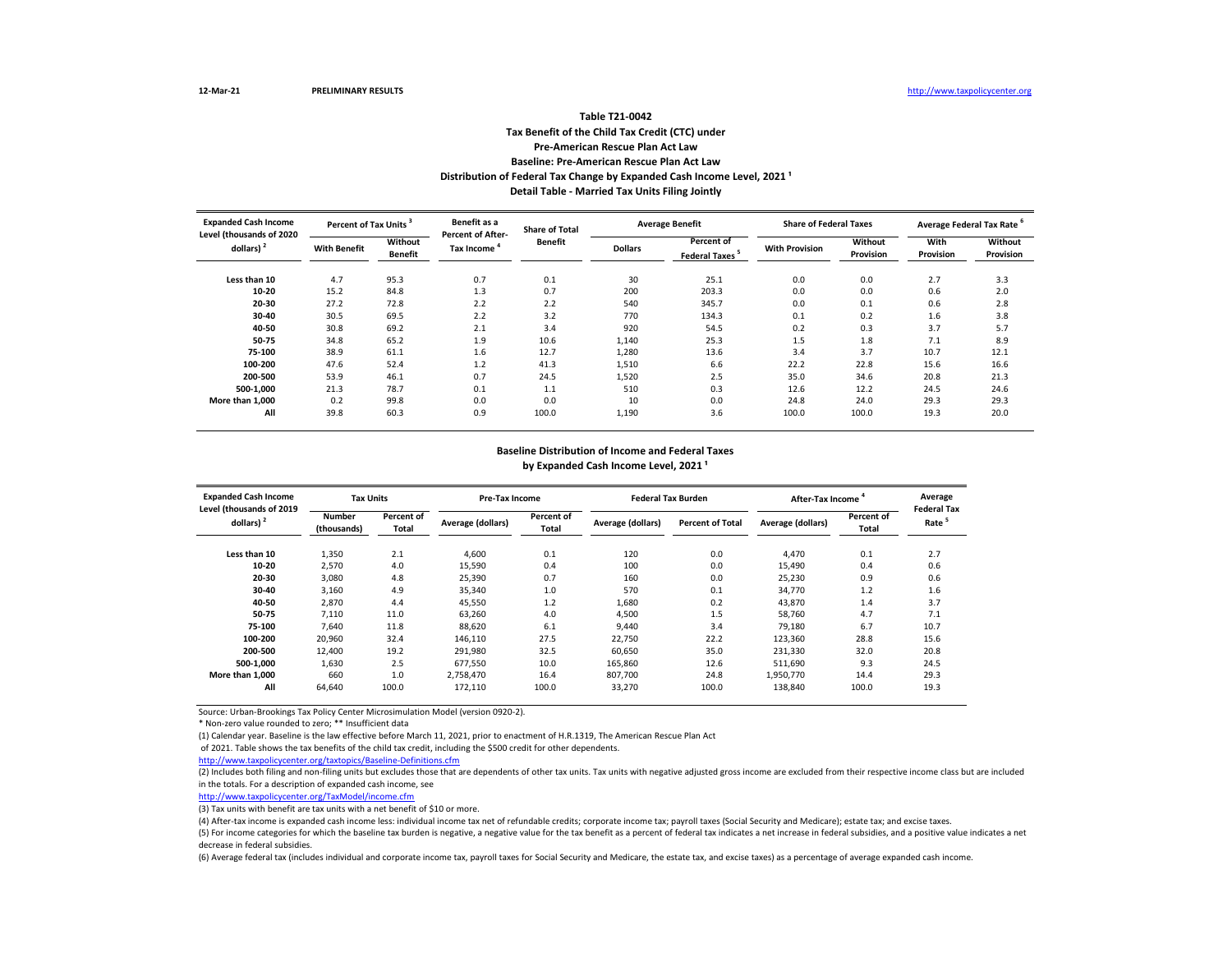## **Tax Benefit of the Child Tax Credit (CTC) under Pre-American Rescue Plan Act Law Baseline: Pre-American Rescue Plan Act Law Table T21-0042 Distribution of Federal Tax Change by Expanded Cash Income Level, 2021 ¹ Detail Table - Head of Household Tax Units**

| <b>Expanded Cash Income</b><br>Level (thousands of 2020 | Percent of Tax Units <sup>3</sup> |                           | Benefit as a<br><b>Percent of After-</b> | <b>Share of Total</b> |                | <b>Average Benefit</b>             | <b>Share of Federal Taxes</b> |                      | Average Federal Tax Rate |                      |
|---------------------------------------------------------|-----------------------------------|---------------------------|------------------------------------------|-----------------------|----------------|------------------------------------|-------------------------------|----------------------|--------------------------|----------------------|
| dollars) <sup>2</sup>                                   | <b>With Benefit</b>               | Without<br><b>Benefit</b> | Tax Income                               | <b>Benefit</b>        | <b>Dollars</b> | Percent of<br><b>Federal Taxes</b> | <b>With Provision</b>         | Without<br>Provision | With<br>Provision        | Without<br>Provision |
| Less than 10                                            | 43.0                              | 57.0                      | 3.1                                      | 0.5                   | 220            | $-27.5$                            | $-0.5$                        | $-0.3$               | $-12.4$                  | $-9.0$               |
| 10-20                                                   | 62.0                              | 38.0                      | 4.3                                      | 5.6                   | 740            | $-35.8$                            | $-4.3$                        | $-2.2$               | $-13.5$                  | $-8.6$               |
| 20-30                                                   | 82.5                              | 17.5                      | 5.3                                      | 13.4                  | 1,440          | $-73.6$                            | $-5.0$                        | $-1.0$               | $-7.8$                   | $-2.1$               |
| 30-40                                                   | 88.9                              | 11.1                      | 5.6                                      | 14.7                  | 1,980          | $-1,526.1$                         | $-0.3$                        | 3.0                  | $-0.4$                   | 5.2                  |
| 40-50                                                   | 90.6                              | 9.5                       | 4.8                                      | 13.2                  | 2,110          | 120.1                              | 3.0                           | 5.2                  | 3.9                      | 8.5                  |
| 50-75                                                   | 91.0                              | 9.0                       | 4.0                                      | 24.8                  | 2,260          | 45.5                               | 15.1                          | 17.2                 | 8.1                      | 11.7                 |
| 75-100                                                  | 92.4                              | 7.6                       | 2.9                                      | 13.5                  | 2,170          | 20.3                               | 18.4                          | 17.3                 | 12.3                     | 14.8                 |
| 100-200                                                 | 91.8                              | 8.2                       | 1.8                                      | 12.8                  | 2,000          | 8.9                                | 39.8                          | 33.9                 | 16.8                     | 18.3                 |
| 200-500                                                 | 70.5                              | 29.5                      | 0.7                                      | 1.4                   | 1,410          | 2.4                                | 15.8                          | 12.7                 | 21.9                     | 22.4                 |
| 500-1.000                                               | 0.1                               | 99.9                      | 0.0                                      | 0.0                   | $\ast$         | 0.0                                | 3.9                           | 3.1                  | 27.7                     | 27.7                 |
| More than 1.000                                         | 0.0                               | 100.0                     | 0.0                                      | 0.0                   | $\Omega$       | 0.0                                | 14.1                          | 11.1                 | 28.7                     | 28.7                 |
| All                                                     | 83.0                              | 17.0                      | 3.2                                      | 100.0                 | 1,730          | 27.6                               | 100.0                         | 100.0                | 10.4                     | 13.3                 |

#### **Baseline Distribution of Income and Federal Taxes** by Expanded Cash Income Level, 2021<sup>1</sup>

| <b>Expanded Cash Income</b>                       | <b>Tax Units</b>                             |       | <b>Pre-Tax Income</b> |                     |                   | <b>Federal Tax Burden</b> | After-Tax Income  |                     | Average                                 |
|---------------------------------------------------|----------------------------------------------|-------|-----------------------|---------------------|-------------------|---------------------------|-------------------|---------------------|-----------------------------------------|
| Level (thousands of 2019<br>dollars) <sup>2</sup> | Percent of<br>Number<br>Total<br>(thousands) |       | Average (dollars)     | Percent of<br>Total | Average (dollars) | <b>Percent of Total</b>   | Average (dollars) | Percent of<br>Total | <b>Federal Tax</b><br>Rate <sup>5</sup> |
| Less than 10                                      | 940                                          | 4.0   | 6,350                 | 0.4                 | $-790$            | $-0.5$                    | 7,140             | 0.5                 | $-12.4$                                 |
| 10-20                                             | 3,080                                        | 13.2  | 15,330                | 3.4                 | $-2,060$          | $-4.3$                    | 17,390            | 4.3                 | $-13.5$                                 |
| 20-30                                             | 3.770                                        | 16.1  | 25,180                | 6.7                 | $-1,950$          | $-5.0$                    | 27,130            | 8.1                 | $-7.8$                                  |
| 30-40                                             | 3,000                                        | 12.8  | 35,460                | 7.6                 | $-130$            | $-0.3$                    | 35,590            | 8.5                 | $-0.4$                                  |
| 40-50                                             | 2,520                                        | 10.8  | 45,430                | 8.1                 | 1,760             | 3.0                       | 43,670            | 8.7                 | 3.9                                     |
| 50-75                                             | 4,430                                        | 19.0  | 61,750                | 19.4                | 4,980             | 15.1                      | 56,770            | 20.0                | 8.1                                     |
| 75-100                                            | 2,510                                        | 10.8  | 86,940                | 15.5                | 10,710            | 18.4                      | 76.230            | 15.2                | 12.3                                    |
| 100-200                                           | 2,590                                        | 11.1  | 133,640               | 24.6                | 22,480            | 39.8                      | 111,160           | 22.8                | 16.8                                    |
| 200-500                                           | 400                                          | 1.7   | 265,400               | 7.5                 | 57,990            | 15.8                      | 207,410           | 6.6                 | 21.9                                    |
| 500-1.000                                         | 30                                           | 0.1   | 669,730               | 1.5                 | 185,650           | 3.9                       | 484.080           | 1.2                 | 27.7                                    |
| More than 1.000                                   | 20                                           | 0.1   | 4,535,190             | 5.1                 | 1,299,850         | 14.1                      | 3,235,340         | 4.1                 | 28.7                                    |
| All                                               | 23,380                                       | 100.0 | 60,200                | 100.0               | 6,270             | 100.0                     | 53,940            | 100.0               | 10.4                                    |

Source: Urban-Brookings Tax Policy Center Microsimulation Model (version 0920-2).

\* Non-zero value rounded to zero; \*\* Insufficient data

(1) Calendar year. Baseline is the law effective before March 11, 2021, prior to enactment of H.R.1319, The American Rescue Plan Act

of 2021. Table shows the tax benefits of the child tax credit, including the \$500 credit for other dependents.

<http://www.taxpolicycenter.org/taxtopics/Baseline-Definitions.cfm>

(2) Includes both filing and non-filing units but excludes those that are dependents of other tax units. Tax units with negative adjusted gross income are excluded from their respective income class but are included in the totals. For a description of expanded cash income, see

[http://www.taxpolicycente](http://www.taxpolicycenter.org/TaxModel/income.cfm)r.org/TaxModel/income.cfm

(3) Tax units with benefit are tax units with a net benefit of \$10 or more.

(4) After-tax income is expanded cash income less: individual income tax net of refundable credits; corporate income tax; payroll taxes (Social Security and Medicare); estate tax; and excise taxes.

(5) For income categories for which the baseline tax burden is negative, a negative value for the tax benefit as a percent of federal tax indicates a net increase in federal subsidies, and a positive value indicates a net decrease in federal subsidies.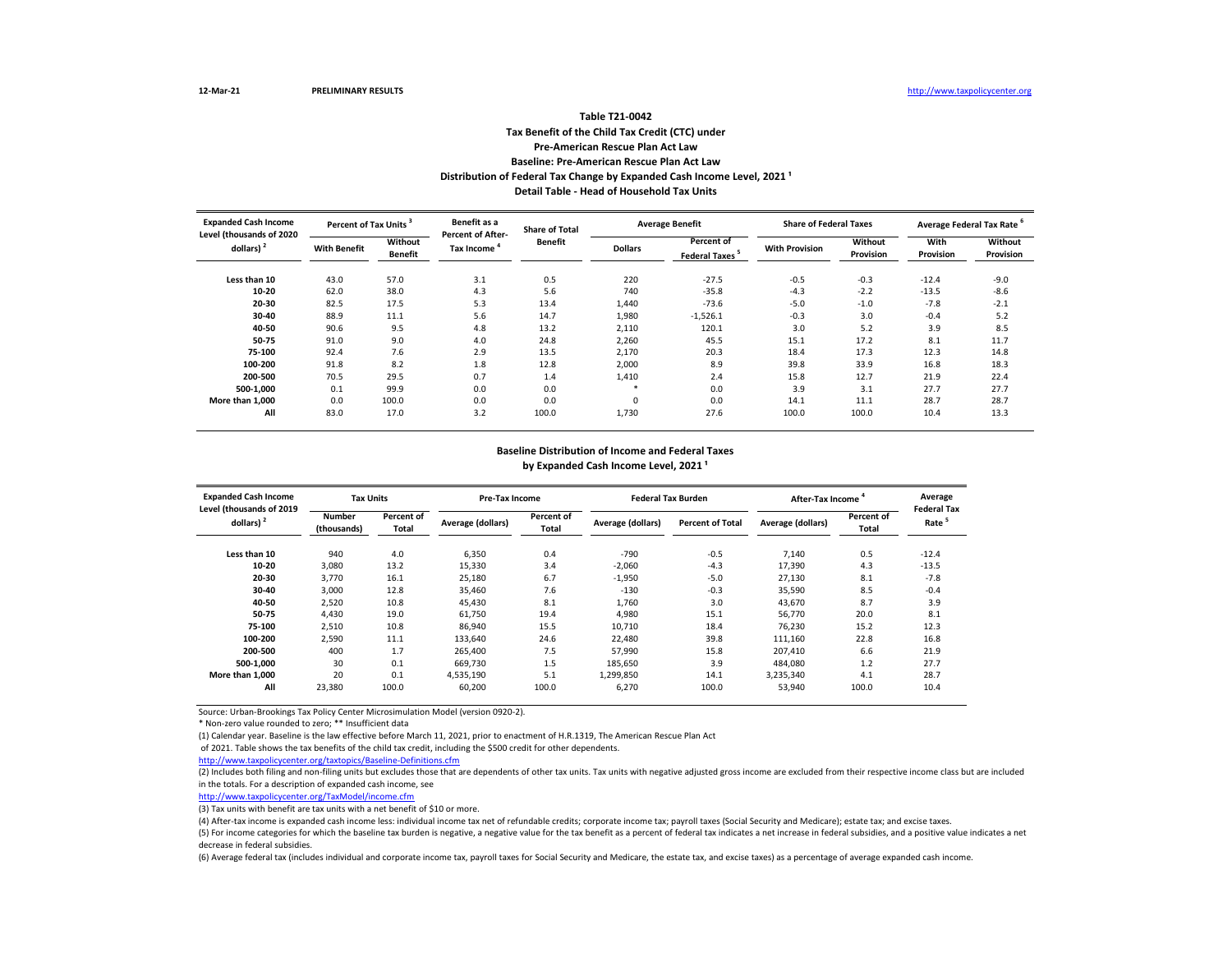## **Tax Benefit of the Child Tax Credit (CTC) under Pre-American Rescue Plan Act Law Baseline: Pre-American Rescue Plan Act Law Table T21-0042** Distribution of Federal Tax Change by Expanded Cash Income Level, 2021<sup>1</sup> **Detail Table - Tax Units with Children**

| <b>Expanded Cash Income</b><br>Level (thousands of 2020 | Percent of Tax Units <sup>3</sup> |                           | Benefit as a<br><b>Percent of After-</b> | <b>Share of Total</b> |                | <b>Average Benefit</b>                   | <b>Share of Federal Taxes</b> |                      | Average Federal Tax Rate |                      |
|---------------------------------------------------------|-----------------------------------|---------------------------|------------------------------------------|-----------------------|----------------|------------------------------------------|-------------------------------|----------------------|--------------------------|----------------------|
| dollars)                                                | <b>With Benefit</b>               | Without<br><b>Benefit</b> | Tax Income                               | Benefit               | <b>Dollars</b> | Percent of<br>Federal Taxes <sup>5</sup> | <b>With Provision</b>         | Without<br>Provision | With<br>Provision        | Without<br>Provision |
| Less than 10                                            | 48.9                              | 51.1                      | 3.5                                      | 0.3                   | 260            | $-28.0$                                  | $-0.1$                        | $-0.1$               | $-14.3$                  | $-10.3$              |
| 10-20                                                   | 65.9                              | 34.1                      | 4.5                                      | 3.0                   | 790            | $-36.6$                                  | $-0.8$                        | $-0.4$               | $-14.1$                  | $-9.0$               |
| 20-30                                                   | 83.6                              | 16.4                      | 5.5                                      | 6.8                   | 1,500          | $-75.7$                                  | $-0.8$                        | $-0.2$               | $-7.9$                   | $-1.9$               |
| 30-40                                                   | 89.0                              | 11.1                      | 5.8                                      | 7.5                   | 2,080          | $-390.3$                                 | $-0.2$                        | 0.5                  | $-1.5$                   | 4.4                  |
| 40-50                                                   | 93.0                              | 7.0                       | 5.4                                      | 6.9                   | 2,370          | 156.8                                    | 0.4                           | 1.0                  | 3.3                      | 8.5                  |
| 50-75                                                   | 95.6                              | 4.4                       | 4.7                                      | 15.6                  | 2,720          | 57.2                                     | 2.6                           | 3.7                  | 7.6                      | 12.0                 |
| 75-100                                                  | 98.6                              | 1.4                       | 3.8                                      | 12.9                  | 2,920          | 28.2                                     | 4.3                           | 5.0                  | 11.8                     | 15.1                 |
| 100-200                                                 | 99.4                              | 0.6                       | 2.5                                      | 30.4                  | 3,030          | 12.8                                     | 22.2                          | 22.9                 | 16.3                     | 18.4                 |
| 200-500                                                 | 97.8                              | 2.2                       | 1.2                                      | 15.8                  | 2,750          | 4.4                                      | 33.9                          | 32.3                 | 21.5                     | 22.5                 |
| 500-1.000                                               | 35.1                              | 64.9                      | 0.2                                      | 0.7                   | 850            | 0.5                                      | 12.9                          | 11.9                 | 25.6                     | 25.7                 |
| More than 1.000                                         | 0.3                               | 99.7                      | 0.0                                      | 0.0                   | 10             | 0.0                                      | 25.5                          | 23.3                 | 29.7                     | 29.7                 |
| All                                                     | 89.1                              | 10.9                      | 2.1                                      | 100.0                 | 2,310          | 9.4                                      | 100.0                         | 100.0                | 18.5                     | 20.3                 |

#### **Baseline Distribution of Income and Federal Taxes**

by Expanded Cash Income Level, 2021<sup>1</sup>

| <b>Expanded Cash Income</b>                       | <b>Tax Units</b>             |                     | <b>Pre-Tax Income</b> |                     |                   | <b>Federal Tax Burden</b> | After-Tax Income  |                     | Average                                 |
|---------------------------------------------------|------------------------------|---------------------|-----------------------|---------------------|-------------------|---------------------------|-------------------|---------------------|-----------------------------------------|
| Level (thousands of 2019<br>dollars) <sup>2</sup> | <b>Number</b><br>(thousands) | Percent of<br>Total | Average (dollars)     | Percent of<br>Total | Average (dollars) | <b>Percent of Total</b>   | Average (dollars) | Percent of<br>Total | <b>Federal Tax</b><br>Rate <sup>5</sup> |
| Less than 10                                      | 1,450                        | 2.7                 | 6,460                 | 0.1                 | $-920$            | $-0.1$                    | 7.380             | 0.2                 | $-14.3$                                 |
| 10-20                                             | 4,570                        | 8.6                 | 15,320                | 1.0                 | $-2.170$          | $-0.8$                    | 17.480            | 1.4                 | $-14.1$                                 |
| 20-30                                             | 5.540                        | 10.4                | 25,230                | 2.0                 | $-1.990$          | $-0.8$                    | 27.210            | 2.6                 | $-7.9$                                  |
| 30-40                                             | 4,420                        | 8.3                 | 35,340                | 2.2                 | $-530$            | $-0.2$                    | 35.870            | 2.8                 | $-1.5$                                  |
| 40-50                                             | 3,580                        | 6.7                 | 45.490                | 2.3                 | 1,510             | 0.4                       | 43,980            | 2.7                 | 3.3                                     |
| 50-75                                             | 7.060                        | 13.3                | 62,370                | 6.2                 | 4,760             | 2.6                       | 57,610            | 7.1                 | 7.6                                     |
| 75-100                                            | 5.420                        | 10.2                | 87,990                | 6.7                 | 10.340            | 4.3                       | 77.650            | 7.3                 | 11.8                                    |
| 100-200                                           | 12,300                       | 23.2                | 144,920               | 25.2                | 23,660            | 22.2                      | 121,270           | 25.9                | 16.3                                    |
| 200-500                                           | 7.080                        | 13.3                | 291.700               | 29.2                | 62.750            | 33.9                      | 228,960           | 28.1                | 21.5                                    |
| 500-1.000                                         | 980                          | 1.8                 | 677,510               | 9.3                 | 173,390           | 12.9                      | 504.120           | 8.5                 | 25.6                                    |
| More than 1.000                                   | 410                          | 0.8                 | 2.767.590             | 15.9                | 822,030           | 25.5                      | 1,945,560         | 13.7                | 29.7                                    |
| All                                               | 53,110                       | 100.0               | 133,330               | 100.0               | 24,700            | 100.0                     | 108,630           | 100.0               | 18.5                                    |

Source: Urban-Brookings Tax Policy Center Microsimulation Model (version 0920-2).

\* Non-zero value rounded to zero; \*\* Insufficient data

Note: Tax units with children are those claiming an exemption for children at home or away from home or with children qualifying for the Child Tax Credit or EITC.

(1) Calendar year. Baseline is the law effective before March 11, 2021, prior to enactment of H.R.1319, The American Rescue Plan Act

of 2021. Table shows the tax benefits of the child tax credit, including the \$500 credit for other dependents.

<http://www.taxpolicycenter.org/taxtopics/Baseline-Definitions.cfm>

(2) Includes both filing and non-filing units but excludes those that are dependents of other tax units. Tax units with negative adjusted gross income are excluded from their respective income class but are included in the totals. For a description of expanded cash income, see

[http://www.taxpolicycente](http://www.taxpolicycenter.org/TaxModel/income.cfm)r.org/TaxModel/income.cfm

(3) Tax units with benefit are tax units with a net benefit of \$10 or more.

(4) After-tax income is expanded cash income less: individual income tax net of refundable credits; corporate income tax; payroll taxes (Social Security and Medicare); estate tax; and excise taxes.

(5) For income categories for which the baseline tax burden is negative, a negative value for the tax benefit as a percent of federal tax indicates a net increase in federal subsidies, and a positive value indicates a net decrease in federal subsidies.